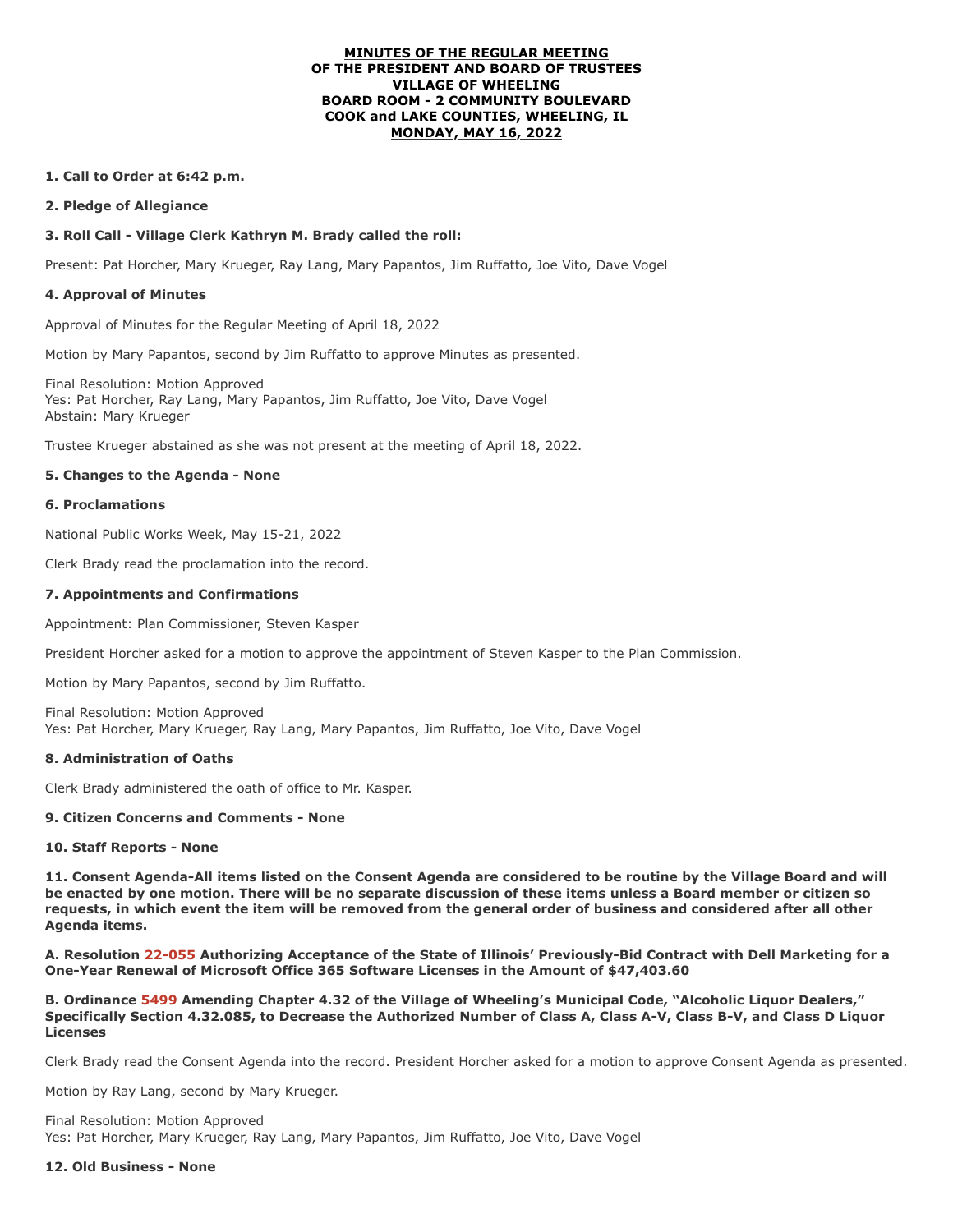## **13. New Business - All Listed Items for Discussion and Possible Action**

# **A. Public Hearing Re: Request for Cook County Class 6b Property Tax Abatement for the Property at 1111 S. Wheeling Road (Applicant is Twenty Lake Management LLC, or an Entity to Be Named)**

Clerk Brady read the Public Hearing title into the record. President Horcher read the Public Hearing Rules. The Public Hearing opened at 6:44 p.m. President Horcher asked if any member of the public wished to be recognized. Seeing that no member of the public wished to be recognized, President Horcher asked for a Motion to close the Public Hearing.

Motion by Jim Ruffatto, second by Mary Papantos to Close the Public Hearing

Final Resolution: Motion Approved, the Public Hearing closed at 6:45 p.m. Yes: Pat Horcher, Mary Krueger, Ray Lang, Mary Papantos, Jim Ruffatto, Joe Vito, Dave Vogel

### **B. Resolution 22-056 Authorizing and Consenting to a Cook County Class 6b Real Estate Tax Assessment Classification for the Real Property Located at 1111 Wheeling Road in the Village of Wheeling, Illinois**

Clerk Brady read the legislation title into the record. Economic Development Director Patrick Ainsworth introduced the item. Petitioner Chen Zhao and Petitioners attorney Zach Kafitz were present and answered questions from the Board.

Motion by Ray Lang, second by Mary Krueger.

Final Resolution: Motion Approved Yes: Pat Horcher, Mary Krueger, Ray Lang, Mary Papantos, Jim Ruffatto, Joe Vito, Dave Vogel

# **C. Public Hearing Re: Request for Cook County Class 7c Property Tax Abatement for the Property at 2251 S. Foster Avenue Wheeling Road – Applicant is Ikon Real Estate, LLC**

Clerk Brady read the Public Hearing title into the record. President Horcher read the Public Hearing Rules. The Public Hearing opened at 6:49 p.m. President Horcher asked if any member of the public wished to be recognized. Seeing that no member of the public wished to be recognized, President Horcher asked for a Motion to close the Public Hearing.

Motion by Jim Ruffatto, second by Dave Vogel to Close the Public Hearing Final Resolution: Motion Approved, the Public Hearing closed at 6:51 p.m. Yes: Pat Horcher, Mary Krueger, Ray Lang, Mary Papantos, Jim Ruffatto, Joe Vito, Dave Vogel

## **D. Resolution 22-057 Consenting to a Cook County Class 7c Real Estate Tax Assessment Classification for the Property Located at 2251 S. Foster Avenue in the Village of Wheeling, Cook County, Illinois**

Clerk Brady read the legislation title into the record. Director Ainsworth reviewed the request. Petitioner Piotr Gawron and Petitioners attorney Mark Rogers were present and answered questions from the Board.

Motion by Mary Papantos, second by Jim Ruffatto.

Final Resolution: Motion Approved Yes: Pat Horcher, Mary Krueger, Ray Lang, Mary Papantos, Jim Ruffatto, Joe Vito, Dave Vogel

# **E. Ordinance 5500 Granting a Special Use to Permit the Operation of a Snow Plow Contractor's Storage Yard at 416 Mercantile Court (Frank Anemone Landscaping, Inc.) [Docket No. 2022-12]**

Clerk Brady read legislation titles 13.E & 13.F into the record. Community Development Director Ross Klicker introduced the item; there were no questions from the Board.

Motion by Ray Lang, second by Mary Krueger.

Final Resolution: Motion Approved Yes: Pat Horcher, Mary Krueger, Ray Lang, Mary Papantos, Jim Ruffatto, Joe Vito, Dave Vogel

### **F. Ordinance 5501 Granting a Variation from Title 19, Zoning, to Reduce the Minimum Distance between a Principal Structure and an Accessory Structure at 416 Mercantile Court (Frank Anemone Landscaping) [Docket No. 2022-13]**

Motion by Mary Papantos, second by Dave Vogel.

Final Resolution: Motion Approved Yes: Pat Horcher, Mary Krueger, Ray Lang, Mary Papantos, Jim Ruffatto, Joe Vito, Dave Vogel

## **G. Ordinance 5502 Granting a Special Use to Permit the Operation of a Truck Freight Terminal at 92 Messner Drive (DVS Warehouse and Storage LLC) [Docket No. 2022-10]**